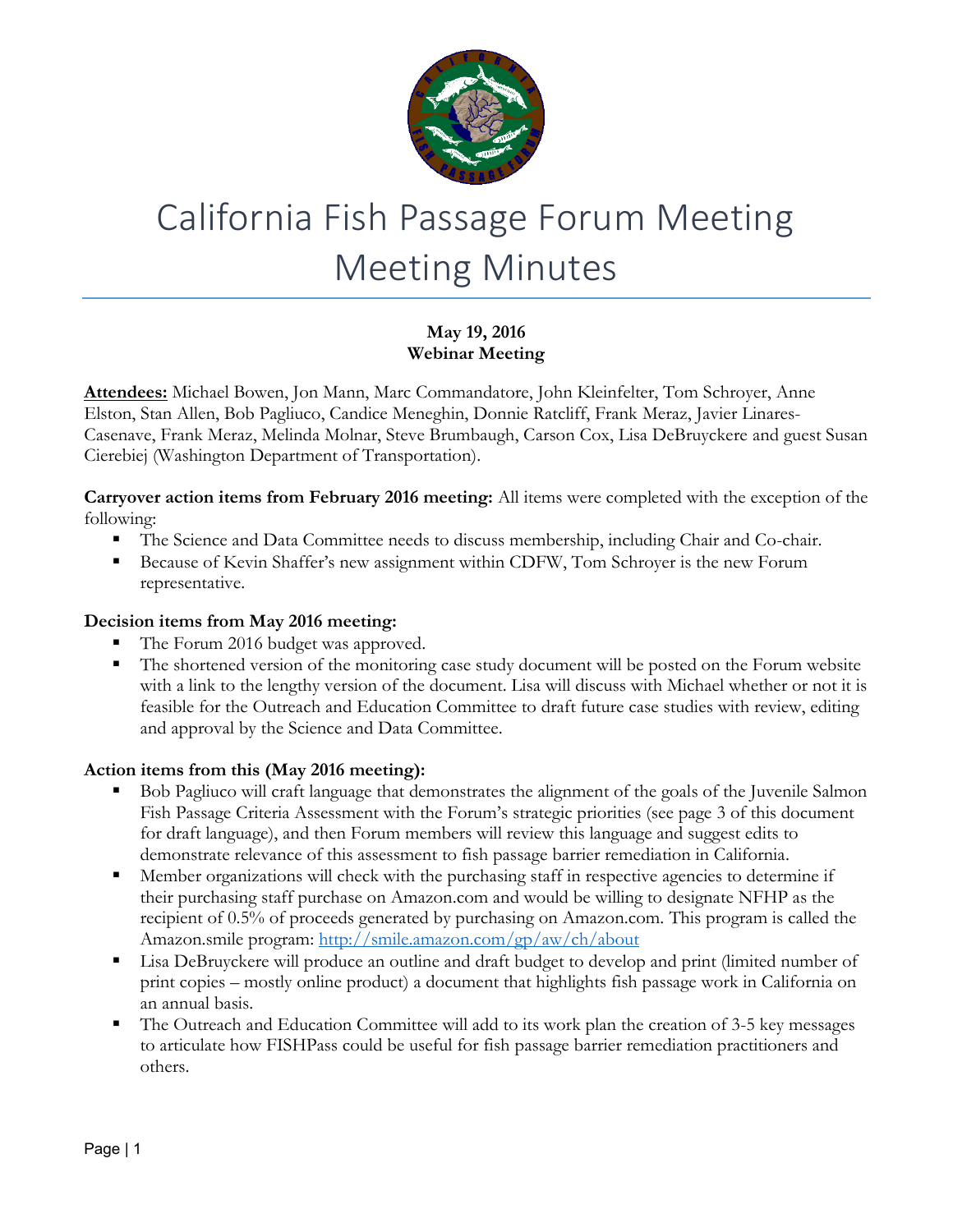- Michael Bowen will attend a FEMA brown bag luncheon on May 25 and report back to the Forum any discussions associated with plans to address fish passage barrier issues after an emergency, such as an earthquake.
- The Governance Committee will discuss the Pacific lamprey project proposal at its upcoming June 9 meeting.
- The Governance Committee will discuss the date of the September Forum meeting in relation to the date that has been set for the Southern Steelhead Summit (last week of October) and will make a recommendation to the Forum for whether or not the Forum meeting should change and/or we can provide added benefit to the Southern Steelhead Summit.
- A small working group will advance FISHPass and key next steps to incorporate stream temperature data as well as a visual tool to spatially display outputs.
- The Science and Data Committee will provide a list of potential case study projects, and pending a discussion between Lisa and Michael Bowen, the Outreach and Education Committee could potentially draft these case studies for S & D Committee approval.

#### **Action items from last meeting**

**Science and Data Committee** - The next Science and Data Committee phone call should include a discussion about membership. Marc Commandatore and Steve Brumbaugh will discuss DWR membership in advance of that call.

**CDFW** - Kevin has a special assignment from his director – Tom is taking his place as the Forum representative, and Jon Mann is serving as his alternate.

**Forum members** - Donnie has been speaking with Reclamation about membership on Forum. The Forum used to have a FEMA representative - they were involved to create a set of products (if S. Cal. Streams/culverts get blown out, can we put in fish-friendly passage in their stead?). The Coastal Conservancy is having a brownbag with FEMA on May 25 regarding sea level rise adaptation, and development of non-regulatory maps outlining potential risk areas in the future. This will have a significant bearing on estuarine restoration projects, tidegate modification and the like. **ACTION ITEM:** Michael Bowen will take notes and report back to the Forum. The USACE checked with their Sac and S. California office – they'll continue to participate, but will not have an official Forum representative.

| <b>FWS NFHAP Funds Available</b>                                                                    |           |
|-----------------------------------------------------------------------------------------------------|-----------|
| <b>FY16 Total</b>                                                                                   | \$121,824 |
| <b>FY15 Remaining for project</b>                                                                   | \$30,580  |
| <b>Stay with FWS (Donnie)</b>                                                                       |           |
| <b>Calaveras RR</b>                                                                                 | \$40,000  |
| <b>To PSMFC</b>                                                                                     |           |
| <b>Manly Gulch</b>                                                                                  | \$24,185  |
| <b>CFPF Coordinator</b>                                                                             | \$10,000  |
| <b>CFPF Partnership Support</b>                                                                     | \$10,000  |
| <b>FISHPass and PAD Support</b>                                                                     | \$37,639  |
| Total                                                                                               | \$81,824  |
| <b>MSCG Funds Available</b>                                                                         |           |
| Prior year funding (need to spend by 12/31/16)                                                      | \$8,445   |
| Most recent funding (may be able to extend to 12/31/17)                                             | \$36,835  |
| <b>Items to fund</b>                                                                                |           |
| Juvenile Fish Passage Criteria Assessment Project - <b>ACTION ITEM:</b> Bob is crafting a set of    |           |
| bullets to demonstrate alignment with this project and Forum priorities- Forum members will review. | \$13,008  |
| Dr. O'Hanley FISHPass                                                                               | \$10,000  |
| <b>Total</b>                                                                                        | \$23,008  |
| Remaining                                                                                           | \$22,272  |

#### **Proposed 2016 Budget**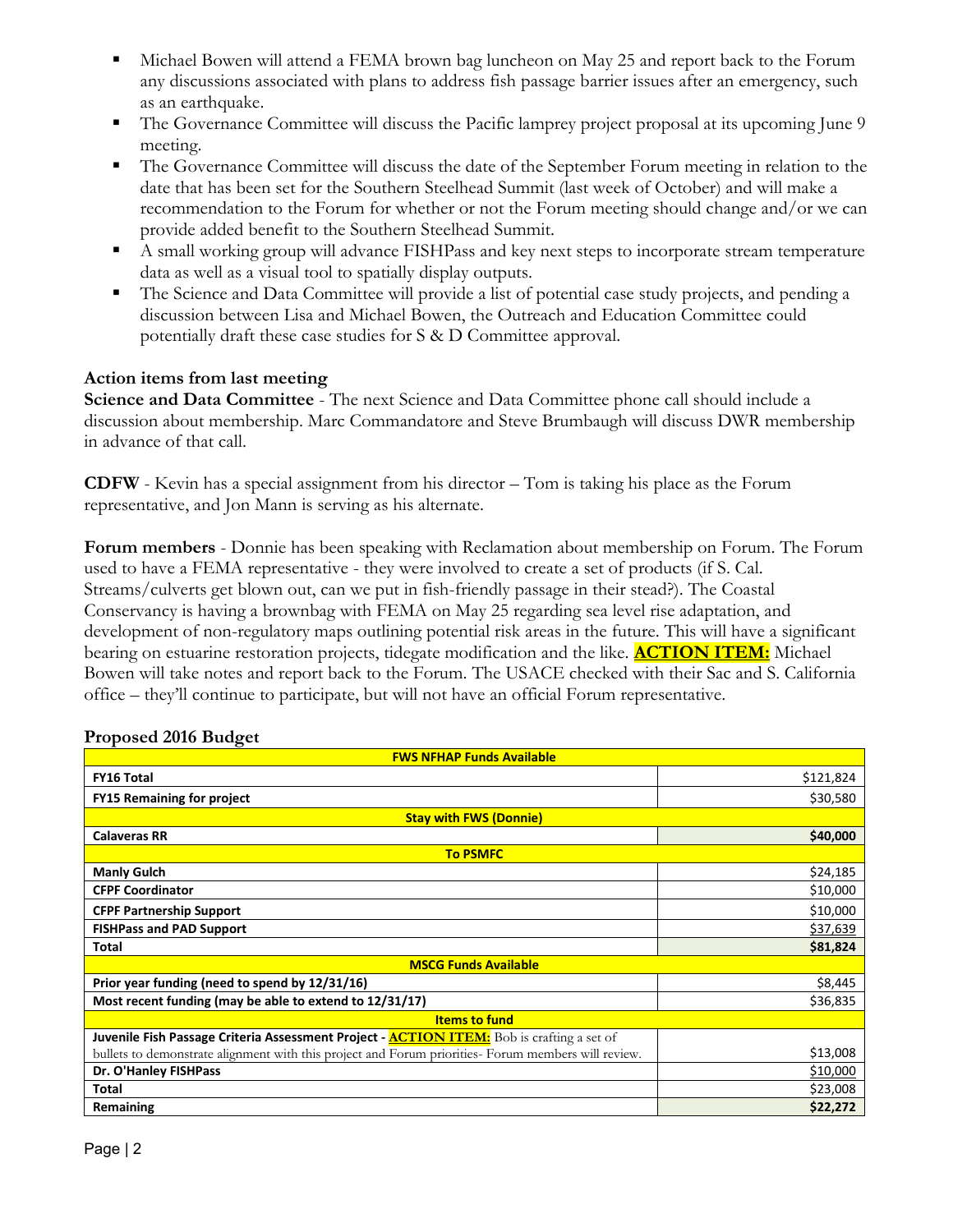**Juvenile Salmon Fish Passage Criteria Assessment (ACTION ITEM: Forum members will review this language and suggest edits to demonstrate relevance of this assessment to fish passage barrier remediation in California):**

Bob drafted some language that connections Juvenile Salmon Fish Passage Criteria Assessment to check alignment with the Forum's strategic priorities:

- *Improve coordination of existing agency programs, criteria and guideline efforts, and private sector activities across jurisdictions to improve the timeliness and cost-effectiveness of fish passage restoration efforts.* The Juvenile Salmon Fish Passage Criteria Assessment is an important part of an ongoing revision of NMFS fish passage criteria in the West Coast Region. NMFS currently requires a maximum 6" jump at boulder weirs at fish passage projects. Projects with smaller required jump heights require more boulder weirs added to the channel downstream of the culvert to make up the difference in grade. As a result, projects built with a 6" jumps are significantly more expensive than projects that require 12" jumps because you need to excavate at least twice as much amount of channel and build at least twice as many boulder weirs. In some urban areas where there is a limited amount of space to work with due to existing infrastructure, a 6" jump requirement will often prevent the project from being implemented due to a lack of channel space to work within. The Juvenile Salmon Fish Passage Criteria Assessment will help determine if the maximum jump height for boulder weirs can be raised to 12" without significant negatively impacting fish passage, having the potential to save applicants and taxpayers millions of dollars every year in fish passage construction costs. Knowledge gained from the Juvenile Salmon Fish Passage Criteria Assessment would increase operational and regulatory efficiency at dams and diversions which would improve coordination of existing agency programs and improve the timeliness and cost-effectiveness of fish passage restoration efforts. In addition, this would also address action #9 in the CA Water Action Plan.
- *Facilitate coordination and communication among agencies, agency staff, and other entities that may propose, review, or promulgate fish passage criteria within California.* As mentioned above, the Juvenile Salmon Fish Passage Criteria Assessment has the potential to revise and promulgate fish passage criteria and guidelines within CA (and the Pacific Northwest). This effort will likely save fish passage restorationists and taxpayers significant amounts of money and reduce instream impacts by reducing the project footprints of fish passage projects.
- *Disseminate guidelines and design criteria for replacement of barriers.* As mentioned above, the Juvenile Salmon Fish Passage Criteria Assessment has the potential to revise fish passage criteria within CA (and the Pacific Northwest), which would be disseminated to restoration partners.
- *Promote state and national policy and actions that support fish passage improvement in California.* The Juvenile Salmon Fish Passage Criteria Assessment has the potential to revise West Coast fish passage criteria (State, Regional and National Policy), allow fish passage projects with significant infrastructure constraints to be remediated, and save significant amounts of taxpayer dollars.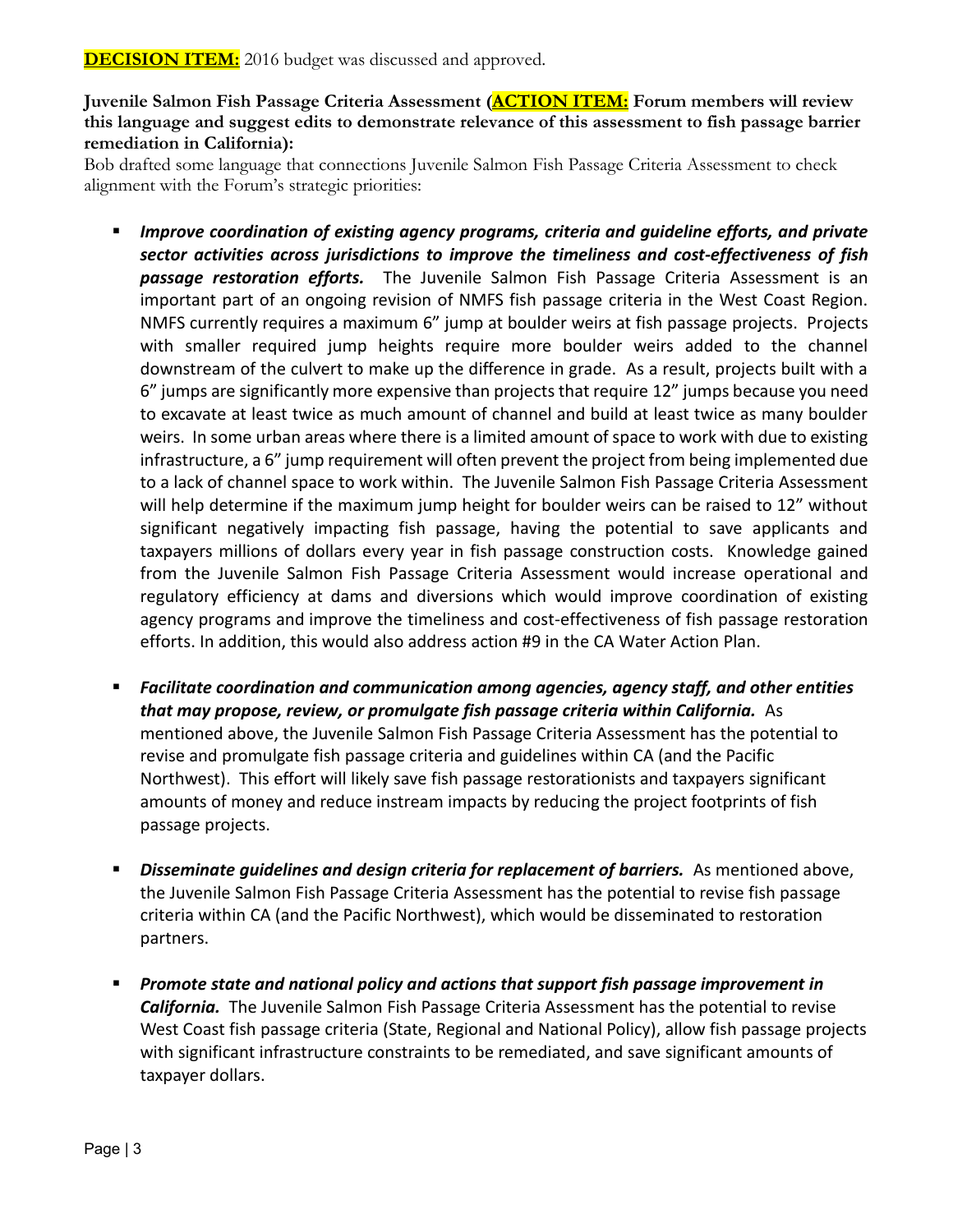#### **Amazon Smile**

PSMFC has a corporate Amazon account – they can use amazon smile to order supplies through Amazon. **ACTION ITEM:** Member organizations will check with the purchasing staff in respective agencies to determine if their purchasing staff purchase on Amazon.com and would be willing to designate NFHP as the recipient of 0.5% of proceeds generated by purchasing on Amazon.com. <http://smile.amazon.com/gp/aw/ch/about>

#### **NFHP scoring**

NFHP designated one level 3 partnership in 2016 – there were several 2's and a few level 1's. The Forum scored a 1 because of projects that were not completed in one year. If an FHP scores a 1 in any criteria, the overall score cannot be great than a 1. For fiscal year 2011-2013, FHPs needed to have more than 60% of projects completed by September 30 of 2014 and more than 80% for level 3. The Forum was a few months late for a few projects, which resulted in a 40% completion rate for that criteria. There was also concern expressed about the juvenile jump test and whether or not projects like that directly benefit fish habitat. We are adding a narrative about it being a benefit beyond research. There will be a more formal connection with the NFHP board before these scores are finalized in the future.

#### **Governance Committee**

The Governance Committee met on March 24 and reviewed potential 2016 projects, discussed the monitoring document that Ross Taylor produced, initiated the 10 Waters to Watch nomination, and discussed a Fall S. California event as part of the regular Forum meeting.

The Governance Committee met on April 28 to discuss NFHP funding and reaching out to applicants to inform them of status; to take steps to prioritizing the budget; and to discuss FISHPass.

On the morning of May 19, the Governance Committee had a conference call to review the budget.

## **Science and Data Committee**

The Science and Data Committee has had one conference call since the last Forum meeting. They discussed group membership and the need for a Chair (Javier is acting Chair). PAD  $QA/QC -$  Anne has been working with PSMFC, adding and reviewing all the barriers in the northern portion of California (with Sharon Powers). Chris Wheaton with PSMFC will be the liaison between the Science and Data Committee for NFHP and the Forum (replacing Javier).

At the June NFHP Board meeting, the NFHP Board is anticipated to approve a new FHP West Coast lamprey partnership.

This Saturday is World Fish Migration Day – there is a link on the Forum's website. The Forum should consider doing something with more intent next year, given our mission. Perhaps the Forum could produce an annual document that deals with fish passage in California – contributed papers – engineering section – a section that describes what each agency is doing. **ACTION ITEM:** Lisa could take the lead in producing and outline and budget for a project that describes annual fish passage barrier accomplishments. More of a web-page internet based product that could be used with legislative staff. When we consider language for the document, we should consider the California Water Action Plan- language to speak in is not at the species level – it's at the water action level. The inaugural issue would be a good place to talk about lamprey passage and the importance of fish passage in light of climate change and drought issues.

# **Outreach and Education Committee**

The Committee has been working with Steph and Candice to discuss a potential meeting in the Fall of 2016 in S. California. The S. California group is recommending a workshop the end of October, however the Forum has set its meeting for the first week of September. **ACTION ITEM:** The Forum Governance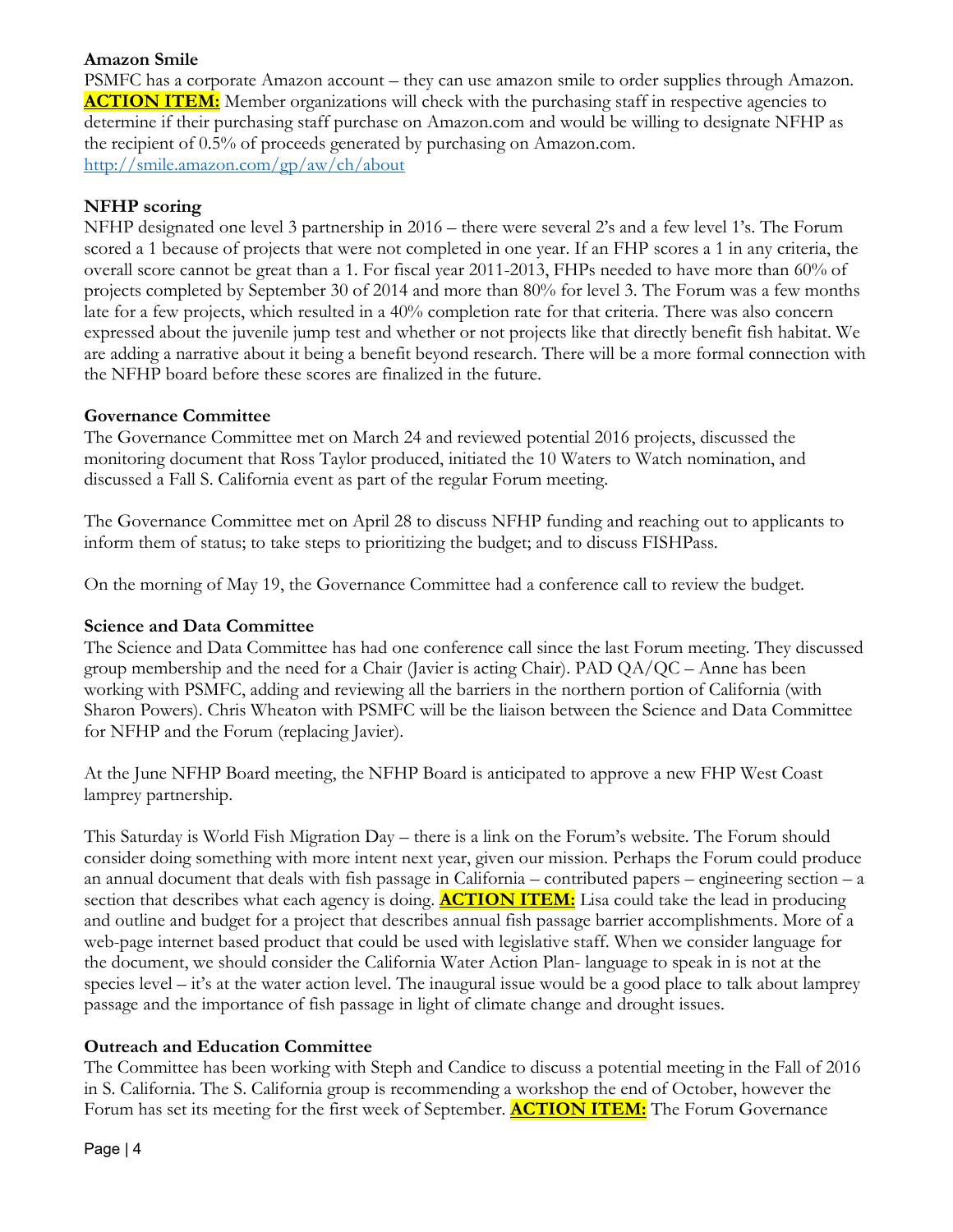Committee will discuss this at its upcoming Governance Committee meeting and make a recommendation to the Forum.

#### **FishPass and Norwest**

There was an April 28 conference call involving Bob, Donnie, Anne, Stan, Javier, Dan Isaak and Dave Nagel, Van Hare, Kate Sherman, Brett Holycross, and Jesse O'Hanley to develop an action plan to advance FISHPass. The surrogate for habitat quality is stream temperature. How do we get the temperature data into FISHPass to give some view of habitat quality? A small working group will be convened (Jesse, Donnie, Anne, Van, PSMFC) to work on identified issues to date (determine what is core habitat, etc.). Base model runs provide both current and estimated future condition based on climate change scenarios. Watershed experts will begin to look at FISHPass, but we need a visual tool to do that. Brett and Van believe there are easy solutions to put the outputs into a .kmz file. Lisa and Donnie developed a proposal to test FISHPass and start workshopping this with people. Long term, perhaps the Forum can promote targeted solicitations – 20 to 30 barriers that need projects. There's a way to pitch this beyond the Forum – we need to have 3 talking points for all of us to market the use of it. (integrated with PAD, it's a decision support tool). There is a lot of interest – we need simple talking points that concisely hit on the benefits and why people would use it. John Kleinfelter - Western Clatsop County HCP – fish and aquatic issues identified in their plan – have 35 fish passage issues in numerous diversions – they don't have any way to prioritize the barriers. To get a permit, they need to ID what they are going to do and the number of projects they are going to complete. FISHPass could be a good solution for identifying priorities and showcasing FISHPass. Next steps: finish testing, get map-based view for results, and then revise proposal to set up workshops and use it with groups. CDFW, DWR and others want to run FISHPass through regional staff before workshops are conducted, etc. Other examples of case studies where FISHPass can be used include Hemphill Dam. **ACTION ITEM:** Outreach and education committee will add the creation of talking point to its work plan while the small working group advances FISHPass.

#### **Washington Department of Transportation**

Susan Cierebiej, Washington State Department of Transportation Fish Passage Coordinator – WSDOT manages a 100-year highway system and about half of the them pose problems for fish (high velocity, shallow pools, shallow water depths in culverts, etc.). Average cost of a barrier replacement is \$3 million. Lineal habitat gains are driving which barriers they replace - \$30 million/year and 20 projects/year. See [Susan's presentation](http://www.cafishpassageforum.org/media/meetings/may2016/wsdot_fishpassageprogram_califorum2016reducedsize.pdf) on the Forum website.

#### **Pacific Lamprey PAD Project Proposal**

A timeline has been added for completion of the project along with a cost estimate. The final proposal was submitted to the Forum Governance Committee. Pacific lamprey is now a focal species for the USFWS – the Pacific Lamprey FHP is expected to be recognized by NFHP at their next board meeting. Damon Goodman (USFWS – Arcata) is the Pacific lamprey expert biologist for the region. He is working with Stewart Reid to develop implementation plans for California. The Forum S and D Committee would serve in an advisory capacity. The lamprey layers would ultimately be integrated with PAD. Assessments will populate the database specific to lamprey. The timeline for the project is 18 months, and the budget is \$40,000, with an additional \$30,000 in kind. **ACTION ITEM:** The Governance Committee will discuss the proposal at the June 9 Governance Committee meeting to determine how to move this forward. The USFWS has a current agreement with Stewart, or PSMFC could contract with Stewart. Perhaps a portion of the funding could be used for work to be done between now and May of next year, then use 2017 funding to complete the project (because it's an 18-month project).

# **Glenbrook Gulch Dam Removal Project**

Leah Mahan crafted a 20+-page case study document on this project and then created a shortened version, which was redesigned into a five-page document. **DECISION ITEM:** Lisa DeBruyckere will add the shortened version on the Forum website with a link to the longer version of the document. **ACTION**